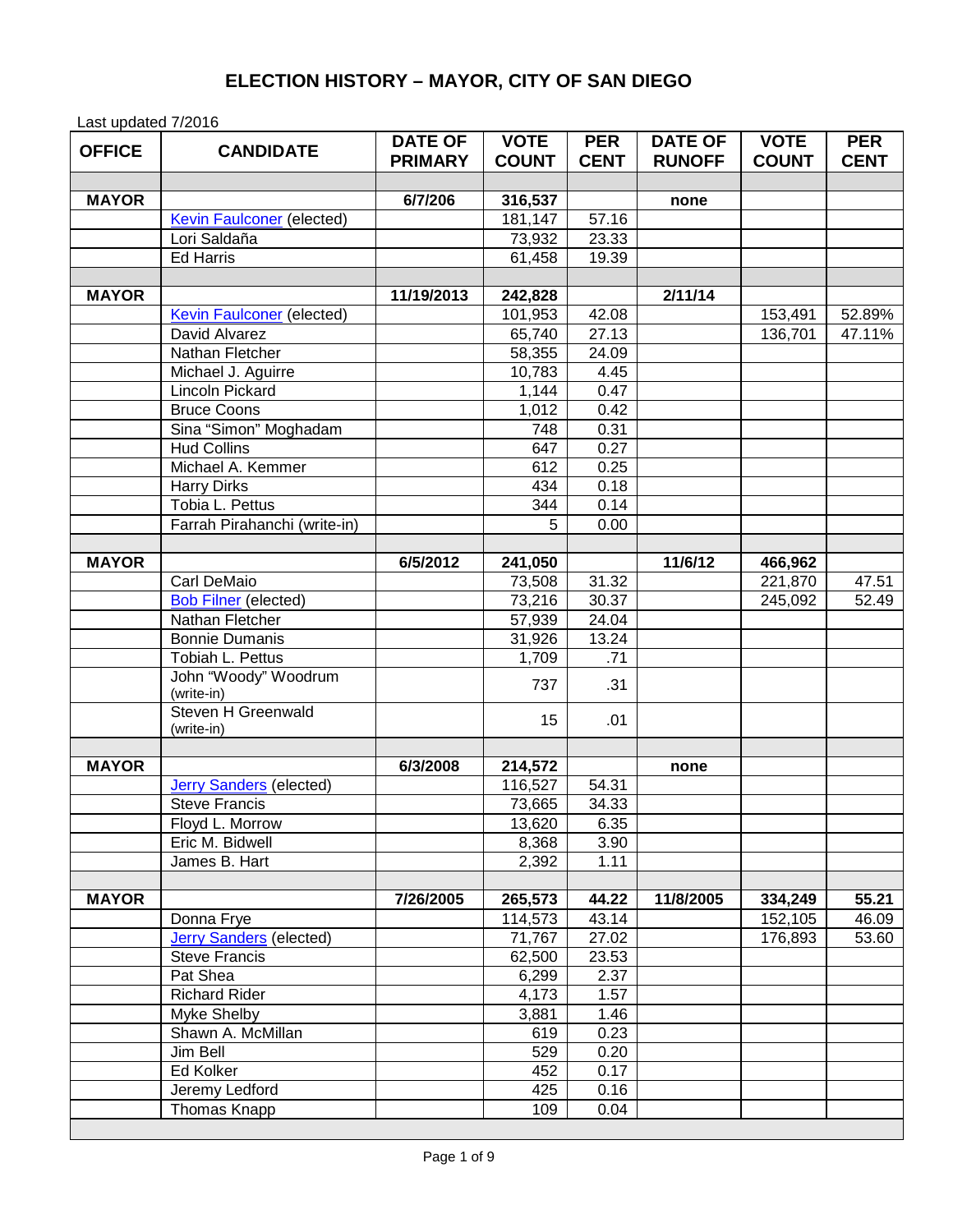| <b>OFFICE</b> | <b>CANDIDATE</b>               | <b>DATE OF</b> | <b>VOTE</b>     | <b>PER</b>   | <b>DATE OF</b> | <b>VOTE</b>  | <b>PER</b>  |
|---------------|--------------------------------|----------------|-----------------|--------------|----------------|--------------|-------------|
|               |                                | <b>PRIMARY</b> | <b>COUNT</b>    | <b>CENT</b>  | <b>RUNOFF</b>  | <b>COUNT</b> | <b>CENT</b> |
| <b>MAYOR</b>  |                                | 3/2/2004       | 248,868         |              | 11/2/2004      | 455,694      |             |
|               | <b>Dick Murphy (elected)</b>   |                | 100,086         | 40.25        |                | 157,959      | 34.66       |
|               | Ron Roberts                    |                | 73,223          | 29.44        |                | 141,884      | 31.14       |
|               | Peter Q. Davis                 |                | 56,037          | 22.53        |                |              |             |
|               | Jim Bell                       |                | 18,933          | 7.61         |                |              |             |
|               | Donna Frye (write-in)          |                | n/a             | n/a          |                | 155,851      | 34.20       |
|               |                                |                |                 |              |                |              |             |
| <b>MAYOR</b>  |                                | 3/7/2000       | 292,904         |              | 11/7/2000      | 393,159      |             |
|               | Ron Roberts                    |                | 69,059          | 25.72        |                | 189,939      | 48.31       |
|               | <b>Dick Murphy (elected)</b>   |                | 42,103          | 15.68        |                | 203,048      | 51.64       |
|               | Peter Q. Davis                 |                | 41,937          | 15.62        |                |              |             |
|               | Barbara Warden                 |                | 40,716          | 15.16        |                |              |             |
|               | George Stevens                 |                | 27,983          | 10.42        |                |              |             |
|               | <b>Byron Wear</b>              |                | 24,214          | 9.02         |                |              |             |
|               | Jim Bell                       |                | 8,779           | 3.27         |                |              |             |
|               | Janice Jordan                  |                | 5,370           | 2.00         |                |              |             |
|               | Loch David Crane               |                | 3,323           | 1.24         |                |              |             |
|               | Glen D. Adkins                 |                | 1,976           | 0.74         |                |              |             |
|               | Robert H. Schmitt              |                | 1,547           | 0.58         |                |              |             |
|               | Jim Hart                       |                | 1,507           | 0.56         |                |              |             |
|               | H. Diane Dixon (write-in)      |                | n/a             | n/a          |                | 172          | 00.05       |
|               |                                |                |                 |              |                |              |             |
| <b>MAYOR</b>  |                                | 3/26/1996      | 201,002         |              | none           |              |             |
|               | <b>Susan Golding (elected)</b> |                | 157,385         | 78.30        |                |              |             |
|               | Jim Bell                       |                | 12,853          | 6.39         |                |              |             |
|               | Patrick Coleman                |                | 12,019          | 5.98         |                |              |             |
|               | <b>Loch David Crane</b>        |                | 7,748           | 3.85         |                |              |             |
|               | Jim Turner                     |                | 5,702           | 2.84         |                |              |             |
|               | James Hart                     |                | 5,295           | 2.63         |                |              |             |
|               |                                |                |                 |              |                |              |             |
| <b>MAYOR</b>  |                                | 6/2/1992       | 240,405         |              | 11/3/1992      | 428,051      |             |
|               | Peter Navarro                  |                | 91,836          | 38.20        |                | 205,448      | 48.00       |
|               | <b>Susan Golding (elected)</b> |                | 74,863          | 31.14        |                | 222,603      | 52.00       |
|               | Ron Roberts<br>Tom Carter      |                | 39,321          | 16.36        |                |              |             |
|               | Loch David Crane               |                | 23,525<br>6,711 | 9.79<br>2.79 |                |              |             |
|               | <b>Bill Thomas</b>             |                | 4,149           | 1.79         |                |              |             |
|               | Jim Turner (write-in)          |                | n/a             | n/a          |                | 382          |             |
|               | Robert Reed (write-in)         |                | n/a             | n/a          |                | 28           |             |
|               |                                |                |                 |              |                |              |             |
| <b>MAYOR</b>  |                                | 6/7/1988       | 212,383         |              | none           |              |             |
|               | <b>Maureen O'Connor</b>        |                | 126,366         | 59.50        |                |              |             |
|               | (elected)                      |                |                 |              |                |              |             |
|               | Floyd L. Morrow                |                | 71,293          | 33.57        |                |              |             |
|               | <b>Charles Ulmschneider</b>    |                | 7,653           | 3.60         |                |              |             |
|               | John Kelley                    |                | 4,095           | 1.93         |                |              |             |
|               | Rose Lynne                     |                | 2,976           | 1.40         |                |              |             |
| <b>MAYOR</b>  |                                | 2/25/1986      | 176,869         |              | 6/3/1986       | 203,171      |             |
|               | <b>Maureen O'Connor</b>        |                |                 |              |                |              |             |
|               | (elected)                      |                | 81,265          | 45.94        |                | 112,308      | 55.28       |
|               | <b>Bill Cleator</b>            |                | 53,239          | 30.10        |                | 90,811       | 44.70       |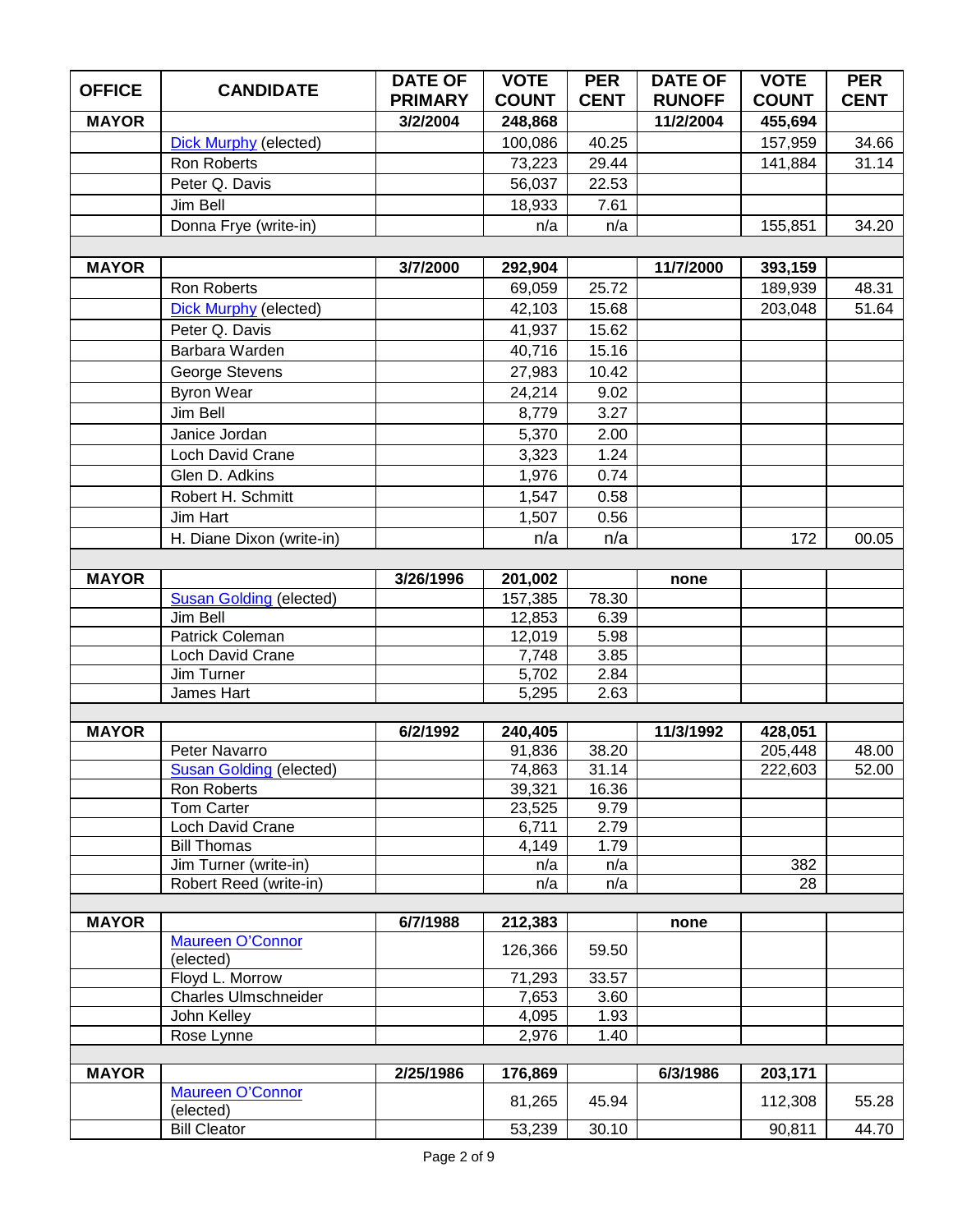| <b>OFFICE</b> | <b>CANDIDATE</b>                        | <b>DATE OF</b> | <b>VOTE</b>       | <b>PER</b>    | <b>DATE OF</b> | <b>VOTE</b>  | <b>PER</b>  |
|---------------|-----------------------------------------|----------------|-------------------|---------------|----------------|--------------|-------------|
|               |                                         | <b>PRIMARY</b> | <b>COUNT</b>      | <b>CENT</b>   | <b>RUNOFF</b>  | <b>COUNT</b> | <b>CENT</b> |
|               | Floyd L. Morrow                         |                | 33,743            | 19.08         |                |              |             |
|               | Ed Struiksma                            |                | 2,862             | 1.62          |                |              |             |
|               | <b>Mary Christian-Heising</b>           |                | 988               | 0.56          |                |              |             |
|               | Loch David Crane                        |                | 860               | 0.49          |                |              |             |
|               | Robert McCullough                       |                | 851               | 0.48          |                | 24           | .01         |
|               | Raymond E. Peters                       |                | 806               | 0.46          |                |              |             |
|               | John Kelley                             |                | 672               | 0.38          |                |              |             |
|               | Warren A. Nielsen                       |                | 572               | 0.32          |                |              |             |
|               | Vernon E. Watts, Jr.                    |                | 338               | 0.19          |                |              |             |
|               | Nicholas R. Walpert                     |                | 247               | 0.14          |                |              |             |
|               | Rose Lynne                              |                | 213               | 0.12          |                |              |             |
|               | <b>Arthur F.Helliwell</b>               |                | 189               | 0.11          |                |              |             |
|               | Gladwin P. Salway                       |                | 18                | 0.01          |                |              |             |
|               | Armand E.Benjamin, Jr.<br>Merrill Cohen |                | 6                 | .003          |                |              |             |
|               |                                         |                | n/a               | n/a           |                | 28           | .01         |
| <b>MAYOR</b>  |                                         | 6/5/1984       |                   |               | 11/6/1984      | 355,929      |             |
|               | Roger Hedgecock (elected)               |                | 202,449<br>95,097 | 46.97         |                | 205,990      | 57.87       |
|               | Dick Carlson                            |                | 76,296            | 37.69         |                | 149,939      | 42.13       |
|               | Nancy Bradshaw                          |                | 9,394             | 4.64          |                |              |             |
|               | <b>Rich Reil</b>                        |                | 6,584             | 3.25          |                |              |             |
|               | Warren A. Nielsen                       |                | 4,345             | 2.15          |                |              |             |
|               | Don D. Parker                           |                | 4,237             | 2.09          |                |              |             |
|               | Robertson Whittemore                    |                | 3,061             | 1.51          |                |              |             |
|               | Rose Lynne                              |                | 2,332             | 1.15          |                |              |             |
|               | James D. Wyrick                         |                | 1,103             | 0.54          |                |              |             |
|               |                                         |                |                   |               |                |              |             |
|               |                                         |                |                   |               |                |              |             |
| <b>MAYOR</b>  |                                         | 3/15/1983      | 179,620           |               | 5/3/1983       | 201,623      |             |
|               | Maureen F. O'Connor                     |                | 66,054            | 36.77         |                | 96,238       | 47.73       |
|               | Roger Hedgecock (elected)               |                | 55,811            | 31.07         |                | 105,385      | 52.27       |
|               | <b>Bill Cleator</b>                     |                | 46,062            | 25.64         |                |              |             |
|               | <b>Bill Mitchell</b>                    |                | 9,028             | 5.03          |                |              |             |
|               | <b>Rich Riel</b>                        |                | 1,239             | 0.69          |                |              |             |
|               | Joe Jaffe                               |                | 1,152             | 0.64          |                |              |             |
|               | Parker, Don                             |                | 558               | 0.31          |                |              |             |
|               | Rosalyn                                 |                | 416               | 0.23          |                |              |             |
|               | George E. Hollis                        |                | 384               | 0.21          |                |              |             |
|               | Armstrong, William M.                   |                | 312               | 0.17          |                |              |             |
|               | Cunradi, Jim                            |                | 269               | 0.14          |                |              |             |
|               | Paul R. Clark                           |                | 276               | 0.15          |                |              |             |
|               | Dan Russell                             |                | 236               | 0.13          |                |              |             |
|               | Oren Cox                                |                | 227               | 0.12          |                |              |             |
|               | Jerry Paul Shine                        |                | 184               | 0.10          |                |              |             |
|               | Weaver, Alex R.H.                       |                | 174               | 0.10          |                |              |             |
|               | John P. Yuskiw                          |                | 172               | 0.09          |                |              |             |
|               | Walters, Art                            |                | 99                | 0.06          |                |              |             |
|               | Haake, Leon A                           |                | 75                | 0.04          |                |              |             |
|               | Walter R. Sweadner                      |                | 34                | 0.02          |                |              |             |
|               |                                         |                |                   |               | none           |              |             |
| <b>MAYOR</b>  |                                         | 9/18/1979      | 147,032           |               |                |              |             |
|               | Pete Wilson (elected)                   |                | 90,530            | 61.57         |                |              |             |
|               | Simon Casady<br>John Kelley             |                | 46,502<br>3,158   | 31.63<br>2.15 |                |              |             |
|               | Charlotte Buchanan                      |                | 2,398             | 1.63          |                |              |             |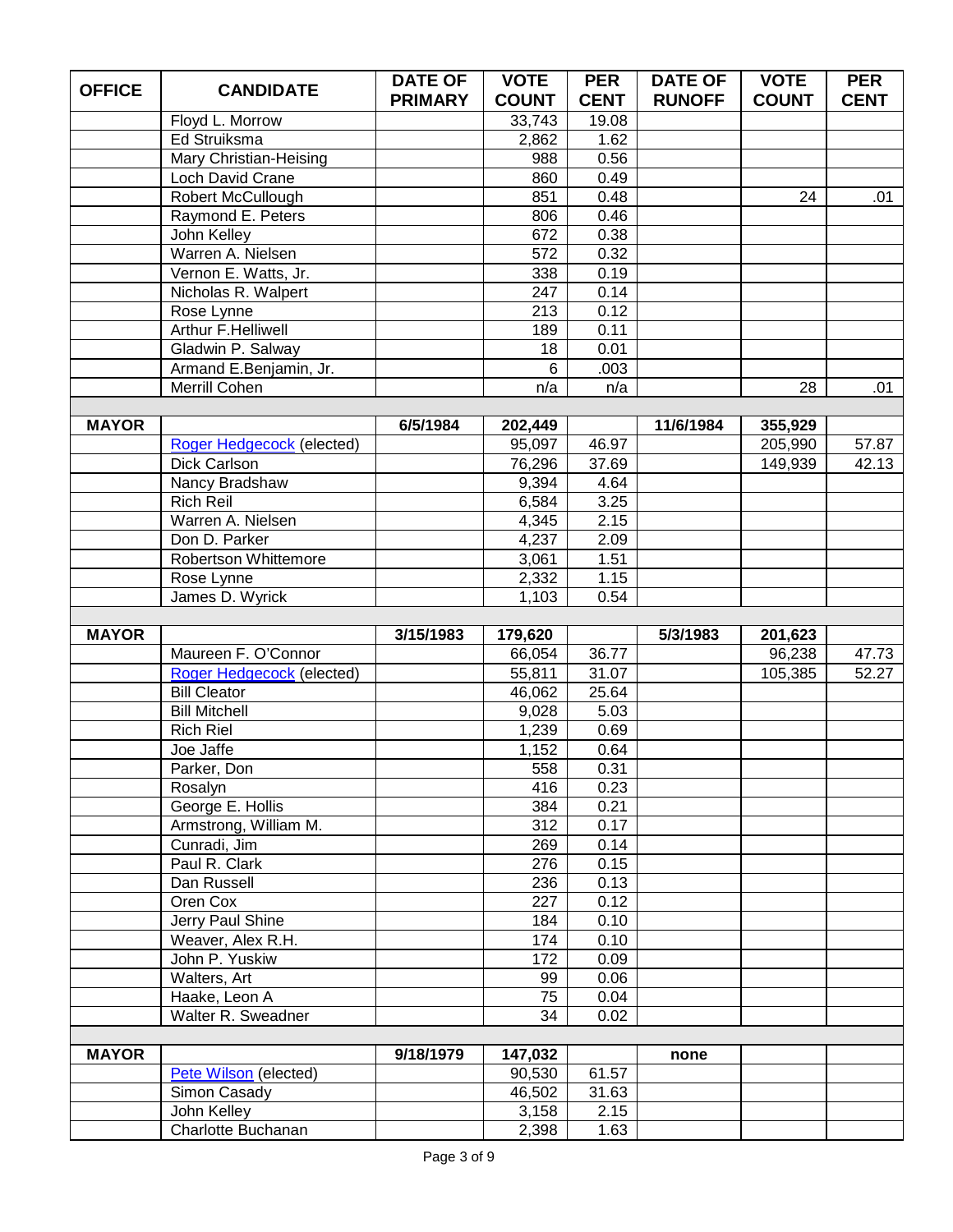| <b>OFFICE</b> | <b>CANDIDATE</b>                    | <b>DATE OF</b> | <b>VOTE</b>    | <b>PER</b>   | <b>DATE OF</b> | <b>VOTE</b>  | <b>PER</b>  |
|---------------|-------------------------------------|----------------|----------------|--------------|----------------|--------------|-------------|
|               |                                     | <b>PRIMARY</b> | <b>COUNT</b>   | <b>CENT</b>  | <b>RUNOFF</b>  | <b>COUNT</b> | <b>CENT</b> |
|               | Michael Gomez                       |                | 1,804          | 1.22         |                |              |             |
|               | Jerry Lester                        |                | 1,677          | 1.14         |                |              |             |
|               | Raul Gonzalez                       |                | 963            | 0.65         |                |              |             |
|               |                                     |                |                |              |                |              |             |
| <b>MAYOR</b>  |                                     | 9/16/1975      | 147,447        |              | none           |              |             |
|               | Pete Wilson (elected)               |                | 91,069         | 61.73        |                |              |             |
|               | Lee Hubbard                         |                | 46,965         | 31.85        |                |              |             |
|               | Otis L. Jones                       |                | 5,410          | 3.67         |                |              |             |
|               | John Kelley                         |                | 3,054          | 2.07         |                |              |             |
|               | Kenny Olson                         |                | 949            | 0.64         |                |              |             |
|               |                                     |                |                |              |                |              |             |
| <b>MAYOR</b>  |                                     | 9/21/1971      | 157,632        |              | 11/2/1971      | 187,924      |             |
|               | Pete Wilson (elected)               |                | 57,940         | 36.76        |                | 116,003      | 61.73       |
|               | <b>Ed Butler</b>                    |                | 28,870         | 18.31        |                | 71,921       | 38.27       |
|               | Jack Walsh                          |                | 25,546         | 16.21        |                |              |             |
|               | Frank Curran                        |                | 16,743         | 10.62        |                |              |             |
|               | Dan Grady                           |                | 7,776          | 4.93         |                |              |             |
|               | Tom Hom                             |                | 7,106          | 4.51         |                |              |             |
|               | Virginia W. Taylor                  |                | 6,125          | 3.89         |                |              |             |
|               | Gilbert Robledo                     |                | 2,923          | 1.85         |                |              |             |
|               | Alan Douglas Littlemore             |                | 1,584          | 1.00         |                |              |             |
|               | Mike Schaefer                       |                | 1,540          | 0.98         |                |              |             |
|               | Arthur G. Mannion                   |                | 425            | 0.27         |                |              |             |
|               | William R. McKinley                 |                | 373            | 0.24         |                |              |             |
|               | Don Marsh                           |                | 341            | 0.22         |                |              |             |
|               | Kenny Olson                         |                | 340            | 0.21         |                |              |             |
| <b>MAYOR</b>  |                                     | 9/19/1967      | 111,010        |              | 11/7/1967      | 143,827      |             |
|               | <b>Frank Curran (elected)</b>       |                | 52,355         | 47.16        |                | 96,597       | 67.16       |
|               | <b>Allen Hitch</b>                  |                | 36,060         | 32.48        |                | 47,230       | 32.84       |
|               | John Clayton                        |                | 11,299         | 10.18        |                |              |             |
|               | Gerard A. Dougherty                 |                | 5,202          | 4.69         |                |              |             |
|               | George Stahlman                     |                | 4,611          | 4.15         |                |              |             |
|               | Lloyd W. Gough                      |                | 793            | 0.71         |                |              |             |
|               | <b>Tom Kane</b>                     |                | 690            | 0.62         |                |              |             |
|               |                                     |                |                |              |                |              |             |
| <b>MAYOR</b>  |                                     | 9/17/1963      | 113,623        |              | 11/5/1963      | 152,418      |             |
|               | <b>Frank Curran (elected)</b>       |                | 25,480         | 22.43        |                | 96,898       | 63.57       |
|               | Murray D. Goodrich                  |                | 23,843         | 20.98        |                | 55,520       | 36.43       |
|               | David S. Casey                      |                | 23,178         | 20.40        |                |              |             |
|               | Allen Hitch                         |                | 20,145         | 17.73        |                |              |             |
|               | Helen R. Cobb                       |                | 7,662          | 6.74         |                |              |             |
|               | Donald J. Hartley                   |                | 5,216          | 4.59         |                |              |             |
|               | Gerard A. Dougherty<br>Joseph Costa |                | 3,841<br>1,832 | 3.38<br>1.61 |                |              |             |
|               | Kenneth W. Olson                    |                | 930            | 0.82         |                |              |             |
|               | William Matselboba Sr.              |                | 564            | 0.50         |                |              |             |
|               | John B. Schneider                   |                | 520            | 0.46         |                |              |             |
|               | Juan Rivera Rosario                 |                | 412            | 0.36         |                |              |             |
|               |                                     |                |                |              |                |              |             |
| <b>MAYOR</b>  |                                     | 3/10/1959      | 68,641         |              | none           |              |             |
|               | <b>Charles Dail (elected)</b>       |                | 43,544         | 63.44        |                |              |             |
|               | James W. Morgan                     |                | 12,314         | 17.94        |                |              |             |
|               |                                     |                |                |              |                |              |             |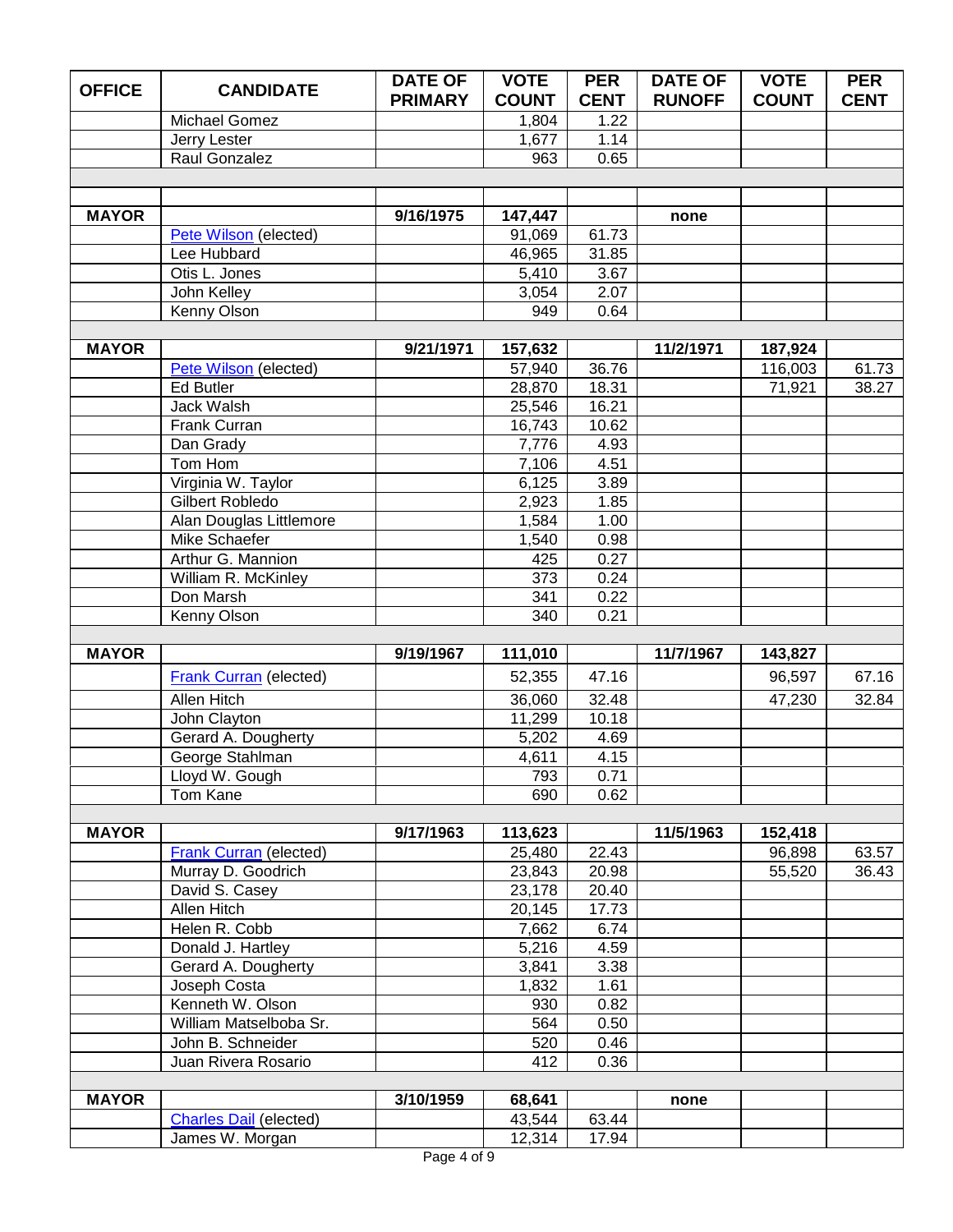| <b>OFFICE</b> | <b>CANDIDATE</b>                | <b>DATE OF</b> | <b>VOTE</b>      | <b>PER</b>  | <b>DATE OF</b> | <b>VOTE</b>  | <b>PER</b>  |
|---------------|---------------------------------|----------------|------------------|-------------|----------------|--------------|-------------|
|               |                                 | <b>PRIMARY</b> | <b>COUNT</b>     | <b>CENT</b> | <b>RUNOFF</b>  | <b>COUNT</b> | <b>CENT</b> |
|               | Gerard A. Dougherty             |                | 4,935            | 7.19        |                |              |             |
|               | Robert Lewis Stevenson          |                | 3,553            | 5.18        |                |              |             |
|               | Kent Parker                     |                | 2,873            | 4.19        |                |              |             |
|               | Juan Rivera Rosario             |                | 1,422            | 2.07        |                |              |             |
| <b>MAYOR</b>  |                                 | 3/8/1955       | 73,882           |             | 4/19/1955      | 84,557       |             |
|               | Charles C. Dail (elected)       |                | 29,097           | 39.38       |                | 42,897       | 50.73       |
|               | Harry L. Foster                 |                | 20,286           | 27.46       |                | 41,660       | 49.27       |
|               | Jerome W. Rudrauff              |                | 16,810           | 22.75       |                |              |             |
|               | Robert L. Stevenson             |                | 2,731            | 3.70        |                |              |             |
|               | Gerard A. Dougherty             |                | 1,396            | 1.89        |                |              |             |
|               | Sol Blanc                       |                | 1,357            | 1.84        |                |              |             |
|               | Emilio P. Adams                 |                | 1,220            | 1.65        |                |              |             |
|               | Richard L. Parsons              |                | 985              | 1.33        |                |              |             |
|               |                                 |                |                  |             |                |              |             |
| <b>MAYOR</b>  |                                 | 3/13/1951      | 68,517           |             | 4/17/1951      | 77,901       |             |
|               | Gerald C. Crary                 |                | 22,959           | 33.51       |                | 31,501       | 40.44       |
|               | John D. Butler (elected)        |                | 17,728           | 25.87       |                | 46,400       | 59.56       |
|               | Fred A. Rhodes                  |                | 15,918           | 23.23       |                |              |             |
|               | Lilliam A. Johnson              |                | 7,619            | 11.12       |                |              |             |
|               | Hugh V. Knox                    |                | 2,045            | 2.98        |                |              |             |
|               | Clifton L. Voorhies             |                | 1,371            | 2.00        |                |              |             |
|               | Edwin F. Murphy                 |                | 877              | 1.28        |                |              |             |
|               |                                 |                |                  |             |                |              |             |
| <b>MAYOR</b>  | Harley E. Knox (elected)        | 3/11/1947      | 40,409<br>27,432 | 67.89       | none           |              |             |
|               | Edgar F. Hastings               |                | 8,134            | 20.13       |                |              |             |
|               | Joseph G. Shea                  |                | 4,843            | 11.98       |                |              |             |
|               |                                 |                |                  |             |                |              |             |
| <b>MAYOR</b>  |                                 | 3/9/1943       | 34,887           |             | 4/20/1943      | 37,266       |             |
|               | <b>Harley E. Knox (elected)</b> |                | 15,141           | 43.40       |                | 25,353       | 68.03       |
|               | James B. Abbey                  |                | 11,172           | 32.02       |                | 11,913       | 31.97       |
|               | Fred W. Simpson                 |                | 6,779            | 19.43       |                |              |             |
|               | Albert E. Flowers               |                | 1,795            | 5.15        |                |              |             |
|               |                                 |                |                  |             |                |              |             |
| <b>MAYOR</b>  | Howard B. Bard                  | 1942-43        | Appointed        |             |                |              |             |
|               |                                 |                |                  |             |                |              |             |
| <b>MAYOR</b>  |                                 | 3/28/1939      | 39,836           |             | 4/25/1939      | 41,309       |             |
|               | Percy J. Benbough               |                | 22,652           | 57.86       |                | 32,196       | 77.94       |
|               | (elected)<br>Jacob Weinberger   |                | 9,707            | 24.37       |                | 9,113        | 22.06       |
|               | Magner White                    |                | 4,236            | 10.63       |                |              |             |
|               | <b>Claude Chandler</b>          |                | 3,241            | 8.14        |                |              |             |
|               |                                 |                |                  |             |                |              |             |
| <b>MAYOR</b>  |                                 | 3/26/1935      | 35,939           |             | 4/23/1935      | 40,805       |             |
|               | Percy J. Benbough               |                |                  |             |                |              |             |
|               | (elected)                       |                | 12,443           | 34.62       |                | 22,190       | 54.38       |
|               | A. Ray Jr. Sauer                |                | 7,349            | 20.45       |                | 18,615       | 45.62       |
|               | Harry C. Steinmetz              |                | 4,470            | 12.44       |                |              |             |
|               | Wm. E. Harper                   |                | 3,875            | 10.78       |                |              |             |
|               | Henry B. Cramer                 |                | 3,629            | 10.10       |                |              |             |
|               | Le Roy E. Goodbody              |                | 3,161            | 8.80        |                |              |             |
|               | Daniel M. Denton                |                | 444              | 1.24        |                |              |             |
|               | C. Leon De Aryan                |                | 339              | 0.94        |                |              |             |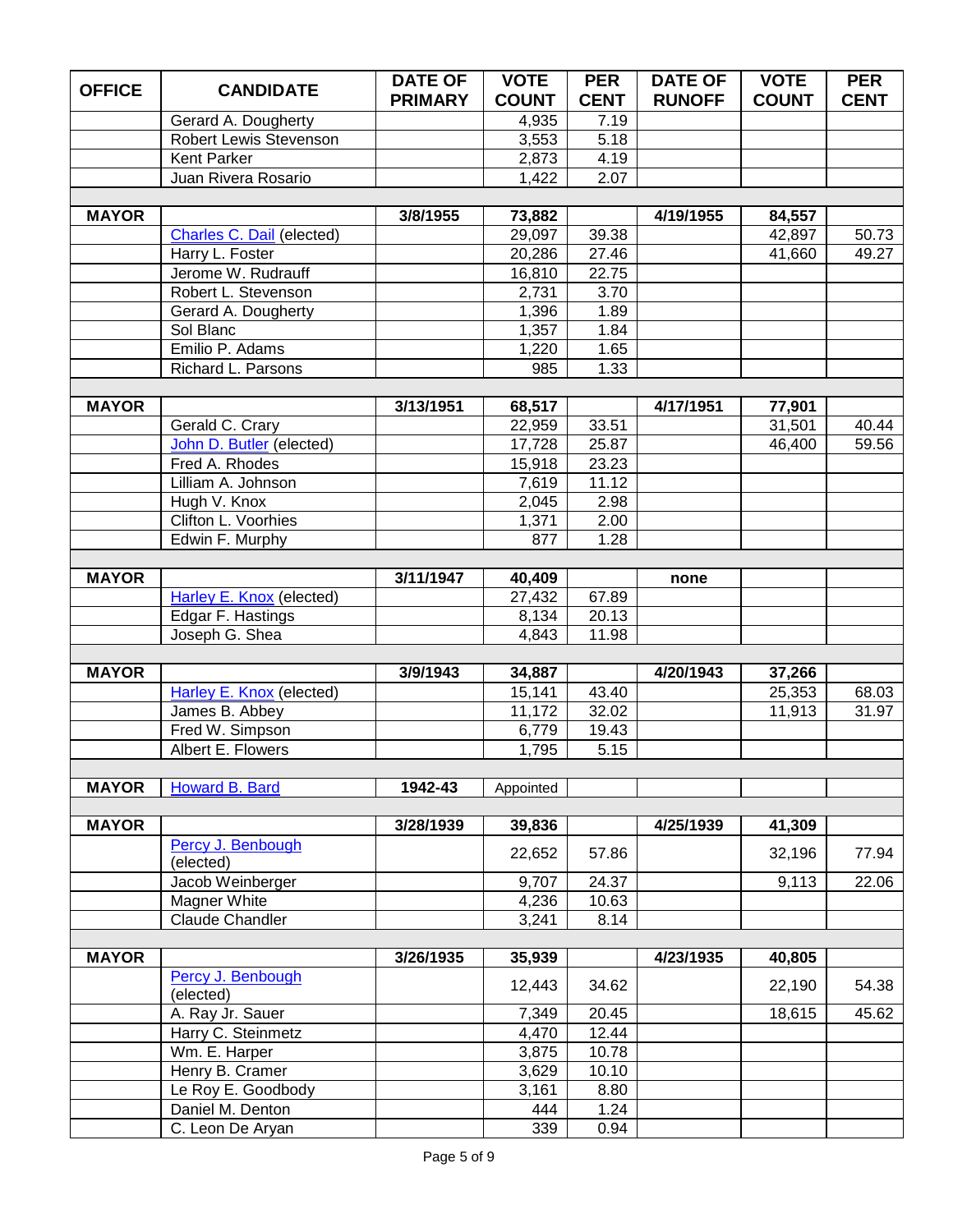| <b>OFFICE</b> | <b>CANDIDATE</b>            | <b>DATE OF</b><br><b>PRIMARY</b> | <b>VOTE</b><br><b>COUNT</b> | <b>PER</b><br><b>CENT</b> | <b>DATE OF</b><br><b>RUNOFF</b> | <b>VOTE</b><br><b>COUNT</b> | <b>PER</b><br><b>CENT</b> |
|---------------|-----------------------------|----------------------------------|-----------------------------|---------------------------|---------------------------------|-----------------------------|---------------------------|
|               | Rufus S. Hendon             |                                  | 229                         | 0.64                      |                                 |                             |                           |
|               |                             |                                  |                             |                           |                                 |                             |                           |
| <b>MAYOR</b>  | <b>Rutherford B. Irones</b> | 1934-1935                        | Appointed                   |                           |                                 |                             |                           |
|               |                             |                                  |                             |                           |                                 |                             |                           |

| <b>MAYOR</b> |                                                | 3/22/1932 | 35,589            |       | 4/26/1932  | 34,174 |        |
|--------------|------------------------------------------------|-----------|-------------------|-------|------------|--------|--------|
|              | John F. Forward, Jr.                           |           | 16,726            | 47.00 |            | 27,958 | 81.81  |
|              | (elected)                                      |           |                   |       |            |        |        |
|              | Wm E. Harper                                   |           | 7,425             | 20.86 |            | 6,216  | 18.19  |
|              | James V. Alexander                             |           | 6,713             | 18.86 |            |        |        |
|              | David L. Rosco                                 |           | 4,525             | 12.71 |            |        |        |
|              | <b>Flemmer Adams</b>                           |           | 200               | 0.56  |            |        |        |
|              | C. Leon De Aryan<br><b>Francis Von Hassler</b> |           | $\qquad \qquad -$ |       |            |        |        |
|              |                                                |           | ---               |       |            |        |        |
| <b>MAYOR</b> |                                                | 3/24/1931 | 25,687            |       | 4/7/1931   | 31,767 |        |
|              | Walter W. Austin (elected)                     |           | 11,167            | 43.47 |            | 23,178 | 72.96  |
|              | Harry C. Clark                                 |           | 5,748             | 22.38 |            | 8,589  | 27.04  |
|              | Flemmer Adams                                  |           | 95                | 0.04  |            |        |        |
|              | Bryant H. Howard                               |           | 439               | 1.71  |            |        |        |
|              | William I. Kinsley                             |           | 103               | 0.40  |            |        |        |
|              | George S. Parker                               |           | 5,449             | 21.21 |            |        |        |
|              | David L. Rosco                                 |           | 2,470             | 9.62  |            |        |        |
|              | Samuel Rose                                    |           | 216               | 0.84  |            |        |        |
|              |                                                |           |                   |       |            |        |        |
| <b>MAYOR</b> |                                                | 3/19/1929 | 26,688            |       | 4/2/1929   | 23,378 |        |
|              | Harry C. Clark (elected)                       |           | 15,713            | 58.88 |            | 23,328 | 99.79  |
|              | William I. Kinsley                             |           | 445               | 1.67  | (scattered |        | 0.21   |
|              | Patrick F. O'Rourke                            |           | 7,357             | 27.57 | votes)     | 50     |        |
|              | Ella S. Robbins                                |           | 1,104             | 4.14  |            |        |        |
|              | Ozro D. Thomas                                 |           | 2,069             | 7.75  |            |        |        |
|              |                                                |           |                   |       |            |        |        |
| <b>MAYOR</b> |                                                | 3/22/1927 | 26,314            |       | 4/5/1927   | 27,983 |        |
|              | Harry C. Clark (elected)                       |           | 7,933             | 30.15 |            | 17,147 | 61.28  |
|              | Percy J. Benbough                              |           | 4,469             | 16.98 |            | 10.836 | 38.72  |
|              | Claude L. Chambers                             |           | 3,647             | 13.86 |            |        |        |
|              | Edgar F. Hastings                              |           | 2,992             | 11.37 |            |        |        |
|              | Oriel C. Jones                                 |           | 19                | 0.07  |            |        |        |
|              | William I. Kinsley                             |           | 80                | 0.30  |            |        |        |
|              | Alfred L. Lee                                  |           | 313               | 0.12  |            |        |        |
|              | George L. Mayne                                |           | 4,197             | 15.95 |            |        |        |
|              | Byron J. Walters                               |           | 2,664             | 10.12 |            |        |        |
| <b>MAYOR</b> |                                                | 3/24/1925 | 23,189            |       | 4/7/1925   | 18,801 |        |
|              | John L. Bacon (elected)                        |           | 11,653            | 50.25 |            | 18,801 | 100.00 |
|              | Fred A. Heilbron                               |           | 6,056             | 26.12 |            |        |        |
|              | William L. Kinsley                             |           | 235               | 1.01  |            |        |        |
|              | George L. Mayne                                |           | 4,901             | 21.14 |            |        |        |
|              | Marcus W. Robbins                              |           | 344               | 1.48  |            |        |        |
|              |                                                |           |                   |       |            |        |        |
| <b>MAYOR</b> |                                                | 3/20/1923 | 16,515            |       | 4/3/1923   | 9,307  |        |
|              | John L. Bacon (elected)                        |           | 9,848             | 59.63 |            | 9,307  | 100.00 |
|              | Oriel C. Jones                                 |           | 43                | 2.60  |            |        |        |
|              | William I. Kinsley                             |           | 109               | 0.66  |            |        |        |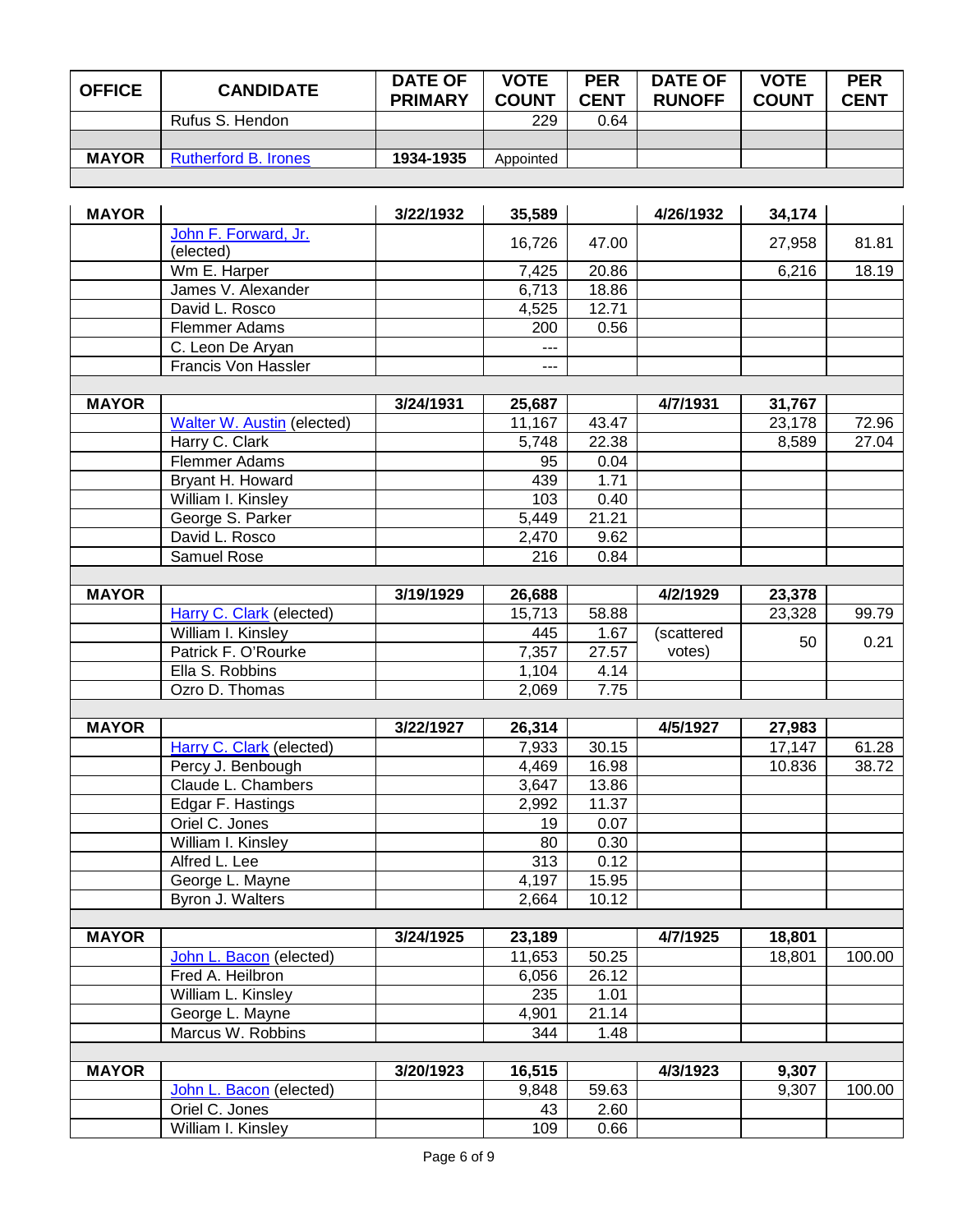| <b>OFFICE</b> | <b>CANDIDATE</b>                       | <b>DATE OF</b> | <b>VOTE</b>    | <b>PER</b>     | <b>DATE OF</b> | <b>VOTE</b>  | <b>PER</b>  |
|---------------|----------------------------------------|----------------|----------------|----------------|----------------|--------------|-------------|
|               |                                        | <b>PRIMARY</b> | <b>COUNT</b>   | <b>CENT</b>    | <b>RUNOFF</b>  | <b>COUNT</b> | <b>CENT</b> |
|               | Charles E. Rinehart                    |                | 5,935          | 35.94          |                |              |             |
|               | Willis H. P. Shelton                   |                | 580            | 3.51           |                |              |             |
|               |                                        |                |                |                |                |              |             |
| <b>MAYOR</b>  |                                        | 3/22/1921      | 13,644         |                | 4/5/1921       | 16,522       |             |
|               | John L. Bacon (elected)                |                | 4,744          | 34.77          |                | 8,302        | 50.25       |
|               | James E. Wadham                        |                | 5,040          | 36.94          |                | 8,220        | 49.75       |
|               | Charles A. Allen                       |                | 351            | 2.57           |                |              |             |
|               | Ludwig S. Gerlough<br>Frank H. Heskett |                | 310<br>2,214   | 2.27<br>16.23  |                |              |             |
|               | William I. Kinsley                     |                | 55             | 0.49           |                |              |             |
|               | Lewis R. Kirby                         |                | 896            | 6.57           |                |              |             |
|               | Alfred L. Lee                          |                | 34             | 0.25           |                |              |             |
|               |                                        |                |                |                |                |              |             |
| <b>MAYOR</b>  |                                        | 3/25/1919      | 15,271         |                | 4/8/1919       | 17,412       |             |
|               | Louis J. Wilde (elected)               |                | 6,793          | 44.47          |                | 9,724        | 55.85       |
|               | A. P. Johnson Jr.                      |                | 4,139          | 27.09          |                | 7,688        | 44.15       |
|               | <b>Grant Conard</b>                    |                | 1,350          | 8.84           |                |              |             |
|               | Herbert R. Fay                         |                | 1,369          | 8.96           |                |              |             |
|               | John A. Gillons                        |                | 1,068          | 6.99           |                |              |             |
|               | I. I. Irwin                            |                | 558            | 3.65           |                |              |             |
|               |                                        |                |                |                |                |              |             |
| <b>MAYOR</b>  |                                        | 3/20/1917      | 18,528         |                | 4/3/1917       | 22,147       |             |
|               | Louis J. Wilde (elected)               |                | 8,728          | 47.11          |                | 12,901       | 58.25       |
|               | George W. Marston                      |                | 7,502          | 40.49          |                | 9,246        | 41.75       |
|               | Charles H. Bartholomew                 |                | 2,297          | 12.40          |                |              |             |
|               |                                        |                |                |                |                |              |             |
| <b>MAYOR</b>  |                                        | 3/23/1915      | 15,513         |                | 4/6/1915       | 19,017       |             |
|               | <b>Edwin M. Capps (elected)</b>        |                | 4,963          | 31.99          |                | 10,733       | 56.44       |
|               | John S. Ackerman                       |                | 6,512          | 41.98          |                | 8,284        | 43.56       |
|               | Robert J. W. McNair                    |                | 67             | 0.43           |                |              |             |
|               | Charles F. O'Neall                     |                | 3,563          | 22.97          |                |              |             |
|               | Andrew J. Swanson                      |                | 408            | 2.63           |                |              |             |
|               |                                        |                |                |                |                |              |             |
|               |                                        |                |                |                |                |              |             |
| MAYOR         |                                        |                |                | 49.93          |                |              |             |
|               | <b>Charles F. O'Neall (elected)</b>    |                | 6,863          |                |                | 7,943        | 52.23       |
|               | George W. Marston<br>Jacob Beckel      |                | 4,824<br>2,057 | 35.10<br>14.97 |                | 7,266        | 47.77       |
|               |                                        |                |                |                |                |              |             |
| <b>MAYOR</b>  |                                        | 3/21/1911      | 4,760          |                | 4/4/1911       | 5,790        |             |
|               | James E. Wadham                        |                |                |                |                |              |             |
|               | (elected)                              |                | 2,426          | 50.97          |                | 2,618        | 45.22       |
|               | <b>Grant Conard</b>                    |                | 1,472          | 30.92          |                | 3,772        | 54.78       |
|               | G.W. Miner                             |                | 862            | 18.11          |                |              |             |
|               |                                        |                |                |                |                |              |             |
| <b>MAYOR</b>  |                                        | 3/23/1909      | 5,827          |                | 4/6/1909       | 6,764        |             |
|               | <b>Grant Conard (elected)</b>          |                | 2,265          | 38.87          |                | 3,606        | 53.31       |
|               | John F. Forward                        |                | 2,356          | 40.43          |                | 3,158        | 46.69       |
|               | W. J. Kirkwood                         |                | 1,206          | 20.70          |                |              |             |
|               |                                        |                |                |                |                |              |             |
| <b>MAYOR</b>  |                                        |                |                |                | 4/2/1907       | 4,303        |             |
|               | John F. Forward (elected)              |                |                |                |                | 1,693        | 39.34       |
|               | <b>Grant Conard</b>                    |                |                |                |                | 1,378        | 32.02       |
|               | Richard V. Dodge                       |                |                |                |                | 1,030        | 23.94       |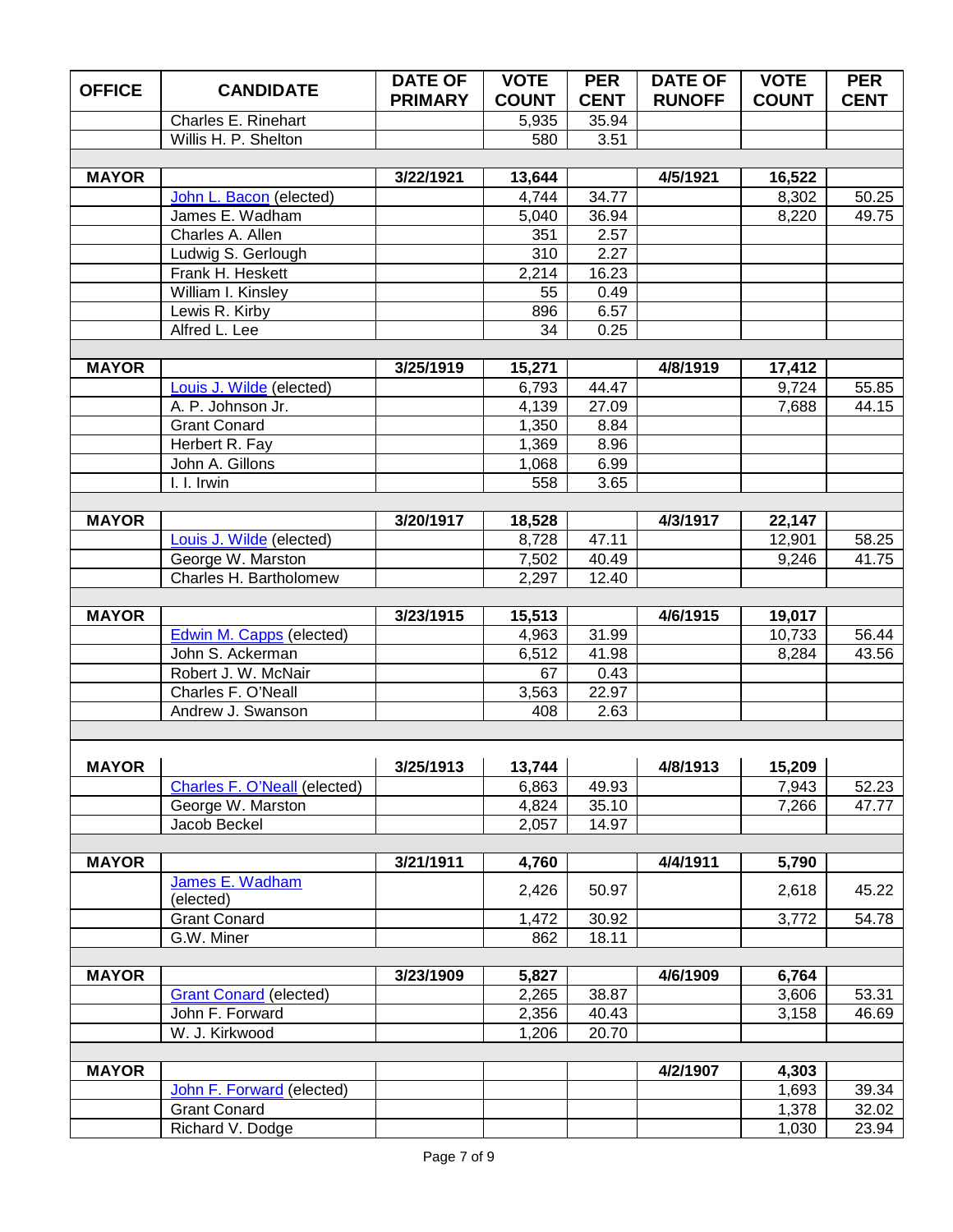| <b>OFFICE</b> | <b>CANDIDATE</b>                    | <b>DATE OF</b><br><b>PRIMARY</b> | <b>VOTE</b><br><b>COUNT</b> | <b>PER</b><br><b>CENT</b> | <b>DATE OF</b><br><b>RUNOFF</b> | <b>VOTE</b><br><b>COUNT</b> | <b>PER</b><br><b>CENT</b> |
|---------------|-------------------------------------|----------------------------------|-----------------------------|---------------------------|---------------------------------|-----------------------------|---------------------------|
|               | George A. Garrett                   |                                  |                             |                           |                                 | 202                         | 4.69                      |
|               |                                     |                                  |                             |                           |                                 |                             |                           |
| <b>MAYOR</b>  |                                     |                                  |                             |                           | 4/4/1905                        | 3,832                       |                           |
|               | John L. Sehon (elected)             |                                  |                             |                           |                                 | 2,018                       | 52.66                     |
|               | Dan F. Jones                        |                                  |                             |                           |                                 | 1,376                       | 35.91                     |
|               | W. J. Kirkwood                      |                                  |                             |                           |                                 | 438                         | 11.28                     |
|               |                                     |                                  |                             |                           |                                 |                             |                           |
| <b>MAYOR</b>  |                                     |                                  |                             |                           | 4/7/1903                        | 3,000                       |                           |
|               | <b>Frank P. Frary (elected)</b>     |                                  |                             |                           |                                 | 1,469                       | 48.97                     |
|               | James E. Wadham                     |                                  |                             |                           |                                 | 1,312                       | 43.73                     |
|               | Frank Simpson                       |                                  |                             |                           |                                 | 219                         | 7.30                      |
|               |                                     |                                  |                             |                           |                                 |                             |                           |
| <b>MAYOR</b>  |                                     |                                  |                             |                           | 4/2/1901                        | 2,831                       |                           |
|               | <b>Frank P. Frary (elected)</b>     |                                  |                             |                           |                                 | 1,674                       | 59.13                     |
|               | Patterson Sprigg                    |                                  |                             |                           |                                 | 1,000                       | 35.32                     |
|               | Frank Simpson                       |                                  |                             |                           |                                 | 157                         | 5.55                      |
| <b>MAYOR</b>  |                                     |                                  |                             |                           | 4/4/1899                        |                             |                           |
|               | <b>Edwin M. Capps (elected)</b>     |                                  |                             |                           |                                 | N/A                         |                           |
|               | John A. Helphingstine               |                                  |                             |                           |                                 | N/A                         |                           |
|               | D.C. Reed                           |                                  |                             |                           |                                 | N/A                         |                           |
|               |                                     |                                  |                             |                           |                                 |                             |                           |
| <b>MAYOR</b>  |                                     |                                  |                             |                           | 4/6/1897                        | 3,564                       |                           |
|               | D.C. Reed (elected)                 |                                  |                             |                           |                                 | 1,400                       | 39.28                     |
|               | Joseph S. Bachman                   |                                  |                             |                           |                                 | 19                          | 0.53                      |
|               | William H. Carlson                  |                                  |                             |                           |                                 | 623                         | 17.48                     |
|               | George D. Copeland<br>C. F. Holland |                                  |                             |                           |                                 | 10<br>933                   | 0.28<br>26.18             |
|               | Abram C. Mouser                     |                                  |                             |                           |                                 | 328                         | 9.20                      |
|               | <b>Henry Sweeney</b>                |                                  |                             |                           |                                 | 251                         | 7.04                      |
|               |                                     |                                  |                             |                           |                                 |                             |                           |
| <b>MAYOR</b>  |                                     |                                  |                             |                           | 4/2/1895                        | 3,213                       |                           |
|               | William H. Carlson (elected)        |                                  |                             |                           |                                 | 1,090                       | 33.92                     |
|               | <b>Daniel Stone</b>                 |                                  |                             |                           |                                 | 1,015                       | 31.59                     |
|               | W.A. Sloane                         |                                  |                             |                           |                                 | 580                         | 18.05                     |
|               | Charles S. Hamilton                 |                                  |                             |                           |                                 | 528                         | 16.43                     |
| <b>MAYOR</b>  |                                     |                                  |                             |                           | 4/4/1893                        | 2,606                       |                           |
|               | William H. Carlson (elected)        |                                  |                             |                           |                                 | 1,219                       | 46.78                     |
|               | A. E. Gassen                        |                                  |                             |                           |                                 | 614                         | 23.56                     |
|               | A. E. Cochran                       |                                  |                             |                           |                                 | 465                         | 17.84                     |
|               | John Kastle                         |                                  |                             |                           |                                 | 210                         | 8.06                      |
|               | James E. Friend                     |                                  |                             |                           |                                 | 98                          | 3.76                      |
|               |                                     |                                  |                             |                           |                                 |                             |                           |
| <b>MAYOR</b>  | <b>Mathew Sherman (elected)</b>     |                                  |                             |                           | 4/7/1891                        | 2,533<br>1,282              | 50.61                     |
|               | J. W. Hughes                        |                                  |                             |                           |                                 | 1,251                       | 49.39                     |
|               |                                     |                                  |                             |                           |                                 |                             |                           |
| <b>MAYOR</b>  |                                     |                                  |                             |                           | 4/8/1889                        | 3,111                       |                           |
|               | Douglas Gunn (elected)              |                                  |                             |                           |                                 | 1,817                       | 58.41                     |
|               | John R. Berry                       |                                  |                             |                           |                                 | 1,294                       | 41.59                     |
|               |                                     |                                  |                             |                           |                                 |                             |                           |
| <b>MAYOR</b>  | William J. Hunsaker                 | 1877/1889                        |                             |                           |                                 |                             |                           |